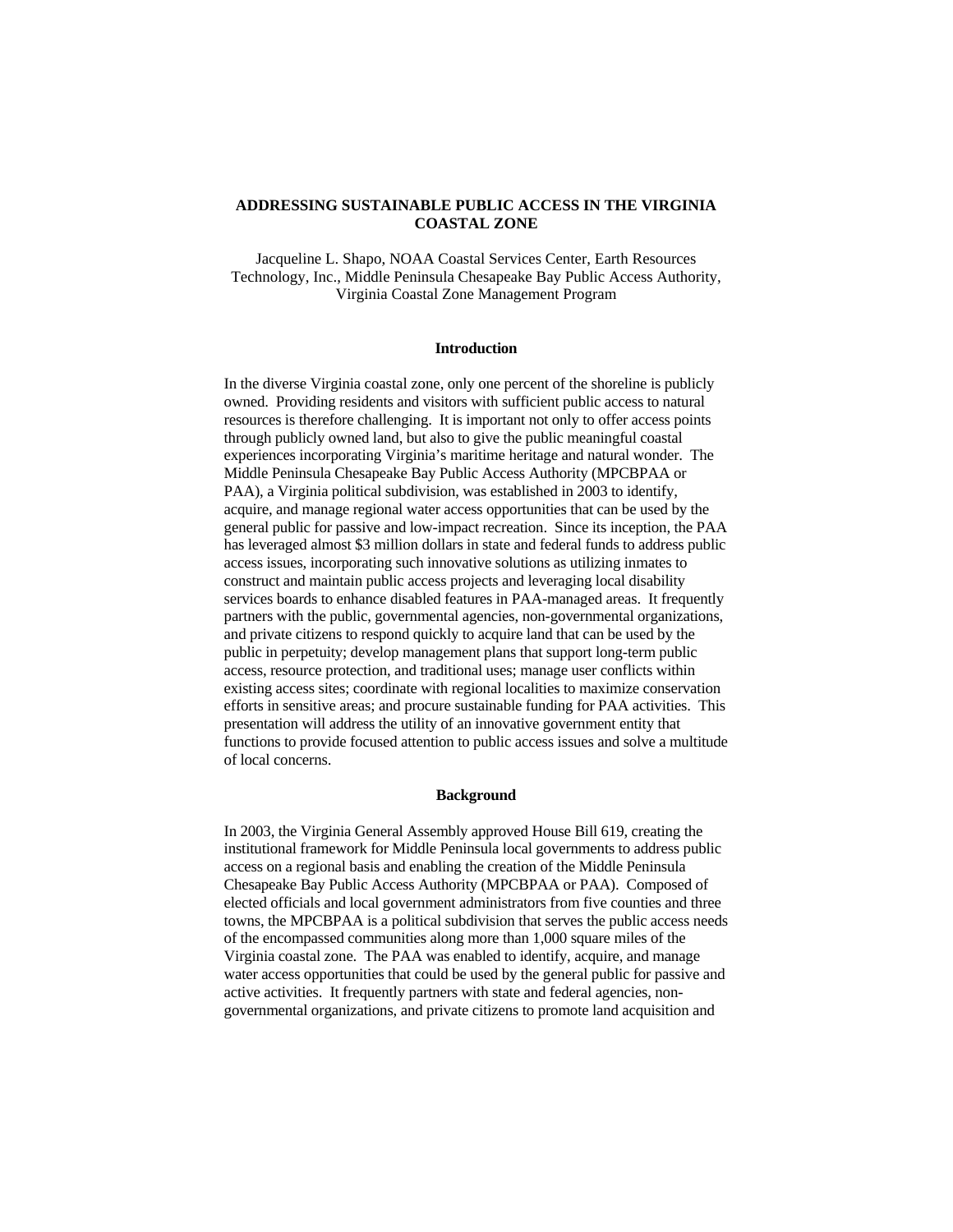the enhancement of public access in the Middle Peninsula region. Since its inception, the MPCBPAA has leveraged almost \$3 million for public access acquisitions and improvements. The PAA has incorporated such inventive measures as using local inmates for construction and renovation of public access projects; leveraging local disability services boards to improve disabled features in PAA-managed areas; and utilizing itself as a tool to create public wetlands banks.

The MPCBPAA recognizes that shorelines are high priority natural areas. As the Middle Peninsula becomes more densely populated and development along the waterfront intensifies, it is critical that localities conserve public access sites for all types of recreational activities. These activities associated with Chesapeake Bay rivers, embayments, tidal creeks, lakes, and marshes are vital to the citizens, economy, and natural maritime heritage of the Commonwealth. Sustainability and expansion of sites across the region is critical due to the scarcity of prime access sites and the time required to develop new sites. The MPCBPAA continues to acquire and manage fee simple or public access rights on small, medium, and large parcels, thus creating or enhancing access points to Middle Peninsula waterways.

## **Public Land Acquisition, Conservation, and Restoration**

#### The Browne Tract

Regarded as the region's first multi-use public access facility, the Browne Tract is a 274-acre parcel of land straddling Essex and King & Queen counties in the Dragon Run watershed. The MPCBPAA owns and manages 137 acres of the tract as public open space; the residual 137 acres are managed by the Virginia Department of Forestry as a state forest. Presently, on its parcel, the PAA is implementing strategies from the Browne Tract Management Plan, which provide for long-term, passive and low-impact public access; natural resource protection; and sustainable, traditional uses, such as forestry and hunting. In the near future, the PAA looks to develop a Browne Tract Aquatic and Wildlife Habitat Management Plan. The plan should, among other things, identify, quantify, and characterize key and sensitive habitats and species present; categorize extant invasive species and provide for management techniques; discuss creation of resource protection areas and "special management areas" to demonstrate Best Management Practices (BMPs) for timber harvesting; present a plan for wildfire prevention and control; and discuss strategies to monitor and protect water and sediment quality through the implementation of agriculture and forestry BMPs.

Since purchasing the Browne Tract in 2003 with grants from the Virginia Coastal Zone Management (CZM) Program at the Department of Environmental Quality, the PAA has completed a number of enhancement projects on the tract. A gravel parking lot designed to reduce soil erosion and create a buffer to nutrient and sediment overloading in the Dragon Run Swamp has been added. Two duck blinds and eight, double-occupancy deer hunting stands have been established along the hunting trails. Inmate crews participating in the PAA's work program with the regional jail successfully cut and temporarily demarcated the property's nature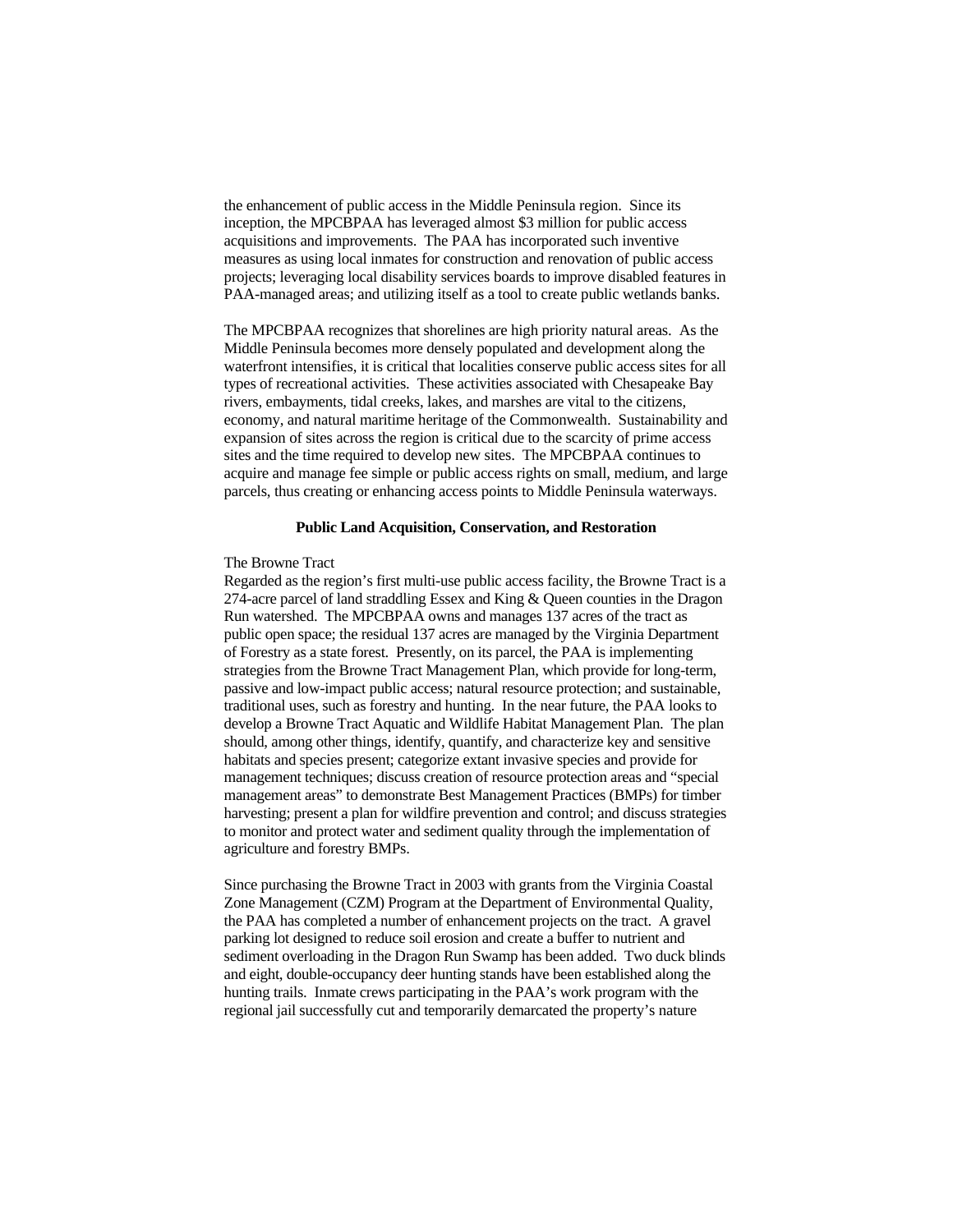trails, cleaned the Browne Family cemetery, and rebuilt the footbridge and nature viewing area leading onto the parcel. In the near future, work crews may be utilized to establish wood duck nesting boxes and install a Dragon Run Public Access Informational Kiosk. The kiosk will contain information about public access, appropriate conduct on the tract, and the physical dangers of boating in a wilderness area. Site-specific information, such as fishing restrictions, species guides, and on-site activities of interest also will be posted.

As the number of visitors frequenting Browne increases, the MPCBPAA recognizes the potential for competitive uses, such as hunting, hiking, and horseback riding, to conflict. Until recently, there were a number of trails running throughout the parcel, which were marked with yellow flagging tape, making it difficult to differentiate multiple zones. In order to minimize conflicts among users, the PAA chose to improve Browne's trail demarcation system. A grant from the Chesapeake Bay Restoration Fund and labor provided by a local Boy Scout troop permitted the PAA to create an effective, permanent demarcation system in February 2008. This was accomplished by applying reassurance markers, or blazes, to trees along all trails of Browne. Currently, the MPCBPAA is evaluating the efficacy of the new trail system by surveying local users of the tract.

# CELCP Acquisitions

In September 2007, a federal grant from the Coastal and Estuarine Land Conservation Program (CELCP), distributed through the Virginia CZM Program, permitted the MPCBPAA to acquire and open to public access 357 acres in the Dragon Run watershed, specifically the Dragon Bridge, Jackson, and Haworth Tracts. Again in early 2008, CELCP funding was used to acquire a fourth parcel, the 209-acre Clay Tract, which abuts Dragon Bridge and Jackson in the center of the watershed. All four holdings will be linked with the Browne Tract in the upper portion of Dragon Run and with currently-protected neighboring forest and swamp lands to expand the zone of conservation within, stabilize, and protect the entire watershed. Additionally, commencing with the Haworth Tract in February 2008, the PAA will utilize input from the public, local and state government, and nongovernmental organizations in the region to develop a stakeholder-driven, longterm stewardship plan for each of the four CELCP parcels. The land management plans will incorporate passive and low-impact, active public access to associated land- and water-based ecosystems, habitat core conservation, and multiple, traditional uses. These uses may include walking, fishing, paddling, bicycling, hunting, forest and habitat management, water quality monitoring, and educational opportunities. An aquatic and wildlife habitat management plan similar to that for the Browne Tract but specific to each CELCP property also will be developed.

## Land Donations

In 2008, the MPCBPAA will have conserved and opened to public access more than 1,000 acres of land with waterfront access in the Middle Peninsula. Early this year, the PAA, working with The Nature Conservancy (TNC), will partner to transfer 350 acres of waterfront property in Mathews, King William, King and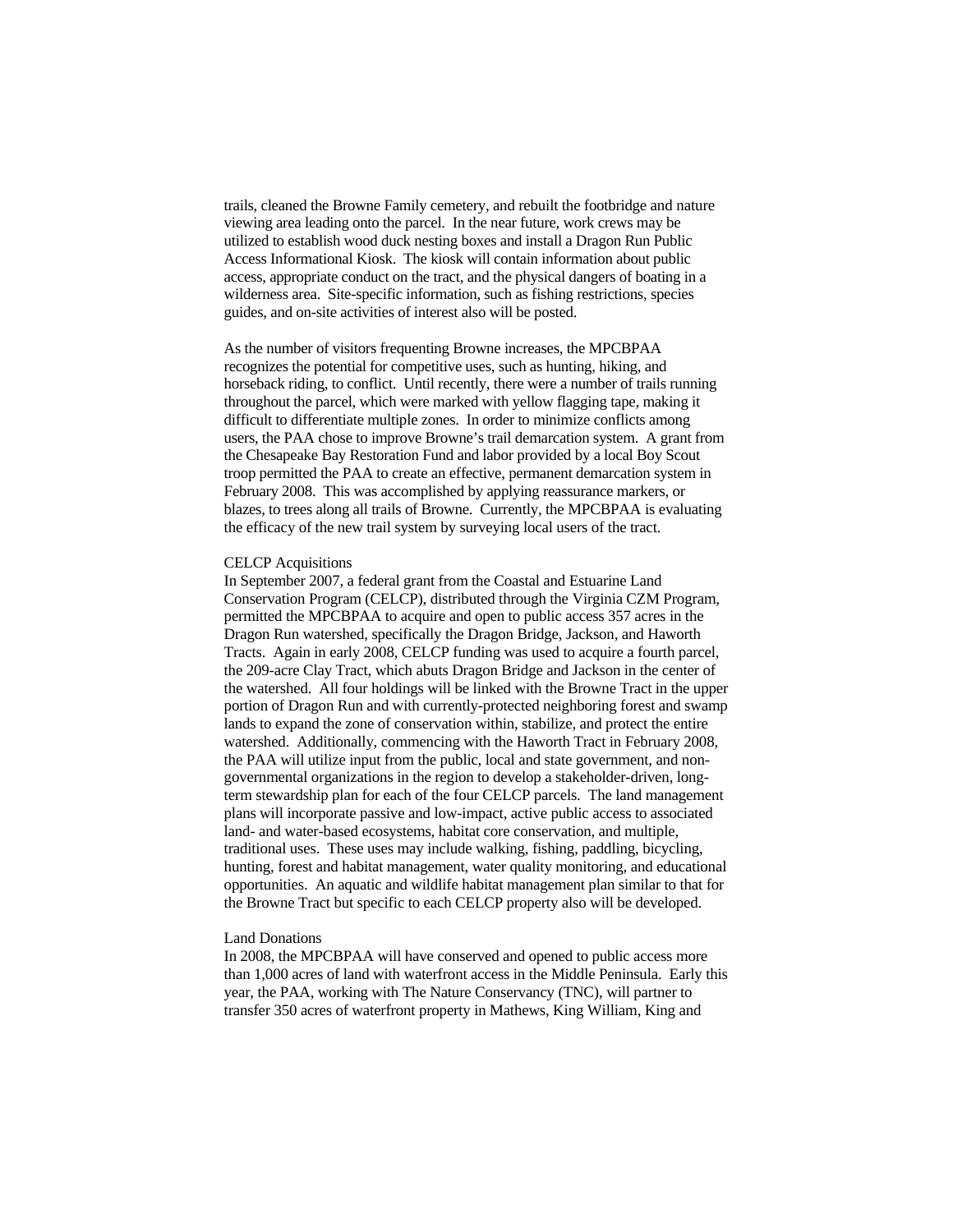Queen, and Gloucester Counties for conversion to public lands for passive and low-impact, active recreational uses. Phase I of the TNC land donations will focus on the PAA acquiring Guinea Marshes – 189 acres of islands with high ecotourism potential at the tip of Gloucester County and the Garrett Tract – a 12.5 acre island on the Mattaponi River in King William County. Acquisition of the Garrett Tract, an area prime for waterfowl hunting, will give the PAA a significant presence in King William and provide much needed public access to the community.

## Wetlands Banking

The Virginia Marine Resources Commission recently circulated a Mitigation-Compensation Policy to address the net loss of wetlands due to construction and repair projects. Constituents have three options to mitigate wetlands loss: onsite mitigation, offsite mitigation within the watershed, or pay a fee-in-lieu to the county for mitigation. For certain rural localities in the Middle Peninsula, however, there are few to no private wetlands banks available from which residents can purchase credits, making mitigation difficult. The MPCBPAA has proposed addressing this local public access issue by using itself as a tool to create and manage wetland banks. This ensures consistency in the delivery of services, lowers the cost to citizens and localities of mitigating the net loss of wetlands, and enhances passive public access to the York River and small coastal basins region. Beginning this year with Gloucester County, the PAA looks to acquire and convert local land holdings, including potentially six Gloucester-owned FEMA buyout parcels, and portions of the Shenk property – a 14-acre, PAA-owned parcel on the southwest branch of the Severn River, to create bank credits and build a public wetlands bank. The PAA will then establish strategies, through the development of a wetlands bank management plan, to manage the properties cohesively.

#### VDOT Landing and Road Ending Transfers

Pursuant to Virginia State Code 15.2-6600 through 15.2-6625, the MPCBPAA has been charged with identifying land owned by the Commonwealth or private holdings that could be secured for use by the general public as public access sites. Funding from the Virginia CZM Program allowed the MPCBPAA to identify 300 roadways with public access capabilities running to or near waterways in the Middle Peninsula. Five properties representative of a broad range of landings in the region were then investigated. The PAA commissioned Beale, Davidson, Etherington, & Morris, P.C. to develop a report entitled "Landing and Road Ending Acquisitions" that identified ownership of each site, obstacles that could impede easement conveyance to or acquisition of the sites by the MPCBPAA, and solutions to those obstacles. Recommendations presented in the report suggested that legislative action was necessary to permit the transfer of ownership interests in Virginia Department of Transportation (VDOT) road endings, without the requirement of abandonment or discontinuance, to any Public Access Authority. These recommendations were presented to the General Assembly (GA) as House Bill 2781 in January 2007. The bill, sponsored by Delegate Harvey Morgan, unanimously passed the GA and was approved by Governor Kaine in March 2007.